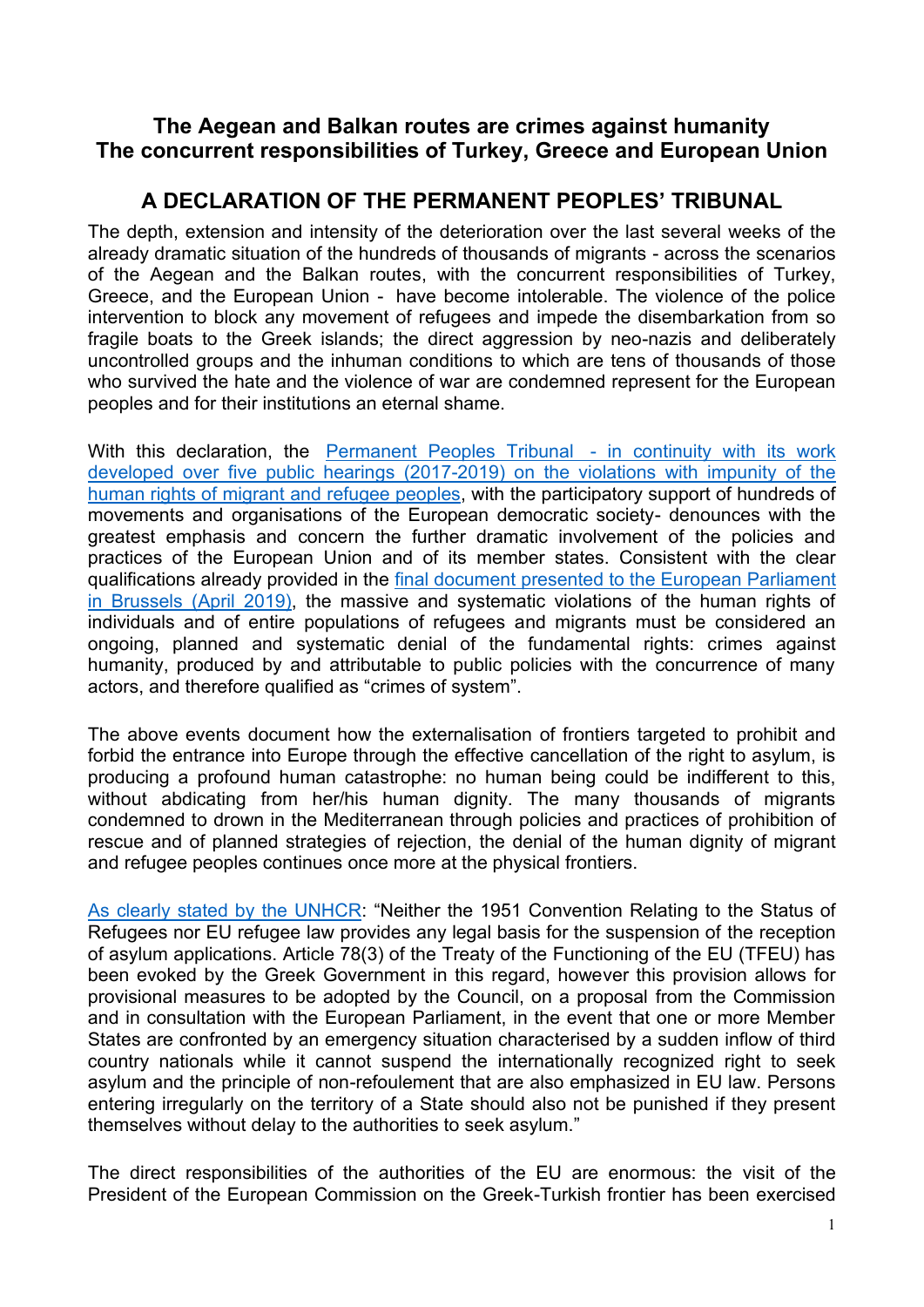in significant approval of the Greek policies and methods of containment and rejection. The redefinition of the Agency of the Control of external European frontiers in terms of European Frontiers and Coastal Guard - a formal military equipped police force, coordinated and synergistic with the frontiers-guards of the concerned countries - confirms a policy of indiscriminate rejection and forced custody irrespective of the violence of the measures which are adopted.

Confronted with the dramatic worsening of the war situation in the area, which cannot simply be qualified as 'emergency', as it is a clearly a long term condition, the answer of the EU is a myopic and short sighted expression of a purely self-interested containment strategy, based on the ever increasing ambiguity of the relationships with the main political, economic, military actors. The confirmation of the central role of Turkey in the Syrian conflict is a clear determinant of the creation of the too well known concentration camps, and at the same time assures to Erdogan a blackmail power in its relations with the EU.

According to what was foreseen in the Union Treaty (art.78.3), the above scenarios are not compatible with further delays for an EU intervention through an extraordinary and urgent plan of return-allocation of the tens of thousands who are requesting to enter in Greece and Bulgaria and have the full right, protected from arbitrary violence, to request European Asylum. A concrete plan must foresee adequate quotas, and be rapidly implemented with simplified procedures, without restrictive conditions bound to nationalities, to avoid irrational discriminations and the reoccurrence of the failure of 2015 with the measures adopted , but never substantially applied, to support Greece and Italy.

We are perfectly aware that so complex phenomena cannot be faced nor solved with purely juridical principles and criteria: politics is however obliged to recognise and respect the fundamental human and peoples rights. The guarantee of their protection corresponds to an inviolable obligation also for legislators and Governments, through the indication of perspectives and solutions where human rights, as well as the aspiration towards a peaceful community of 'different' individuals, are effective and not simply declared.

The policies of the EU are the expression, and at the same time one of the main determinants, of the behaviour and the culture of the European civil society, also beyond the specificity of each member state. The present acute attention to the COVID-19 pandemic – while justified, complex, scientifically uncertain, and economically disrupting many paradigms - is certainly contributing heavily to hide and deny the permanent absolute priority of the migrants and refugees. The traditionally declared unique capacity of the European civilisation of being "human", is metamorphosed into a culture and policies which cancel the life and dignity of all those humans not 'recognised' by development models, where only financial and economic goods have a right of citizenship.

The impunity of this denial charges the 'systemic crimes' with a deep echo of an 'ongoing genocide' for which accountability will be demanded.

Philippe Texier, President of the PPT, On the behalf of the members of the panel of the judges of the Sessions on *The violations with impunity of the human rights of migrant and refugee peoples*

Teresa Almeida Cravo

Bridget Anderson